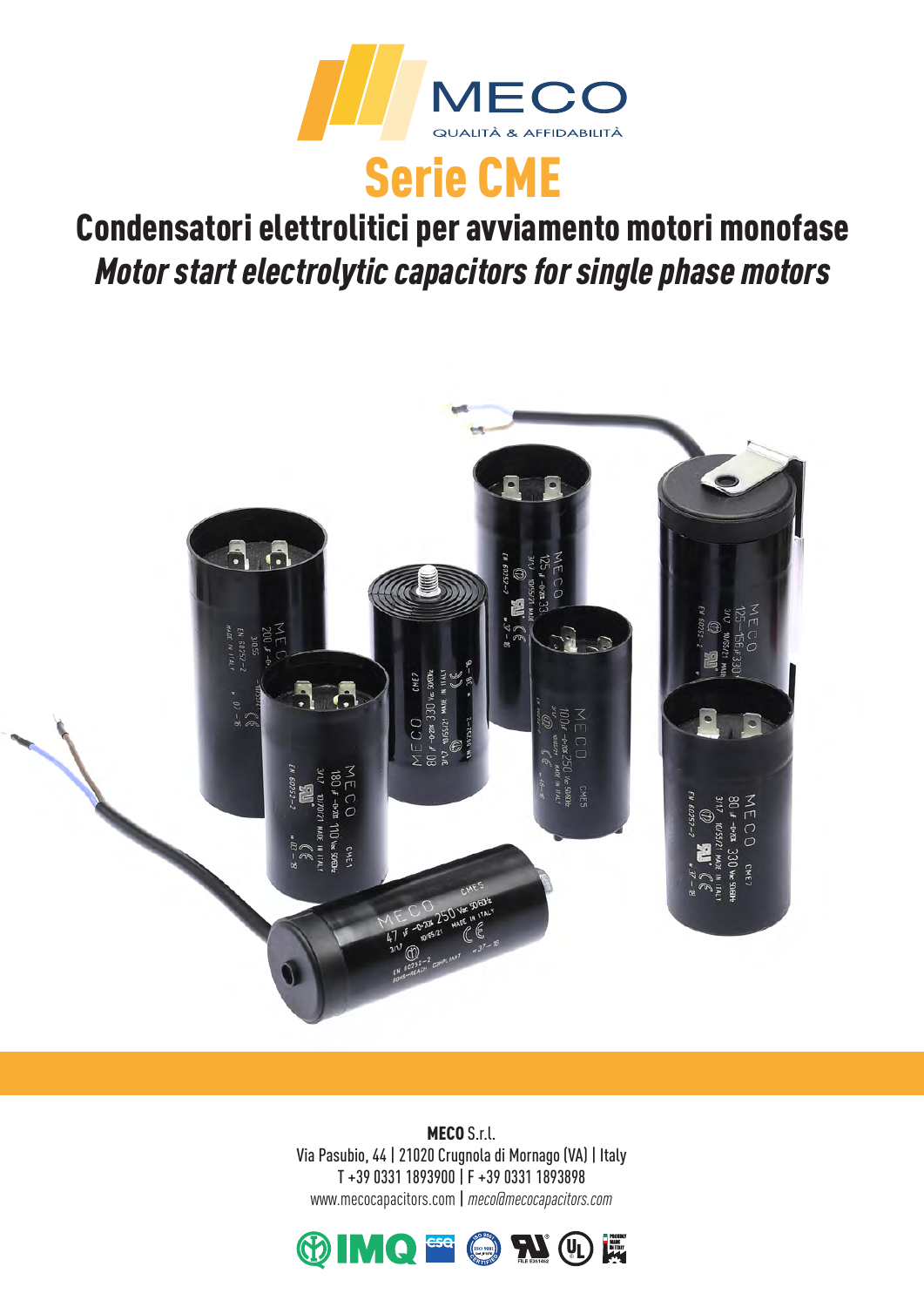

## Condensatori elettrolitici per avviamento motori monofase *Motor start electrolytic capacitors for single phase motors*

### **INFORMAZIONI GENERALI**

I condensatori elettrolitici della serie CME sono costruiti avvolgendo fogli di alluminio, separati tra di loro da strati di carta impegnata da un elettrolita.

Vengono usati nei motori monofase ad induzione per aumentare il valore della coppia di avviamento fornendo una corrente in anticipo all'avvolgimento ausiliario del motore.

Si richiede che tale avviamento avvenga in un tempo limitato a frazione di secondo,

o pochi secondi e con l'apporto di un'elevata potenza reattiva.

Una volta esaurita la fase di avviamento, il condensatore deve essere scollegato dal circuito. Il condensatore elettrolitico, per gli elevati valori di capacità e le ridotte dimensioni, è il condensatore ideale per questo tipo di servizio.

Le custodie e i coperchi dei condensatori di questa serie sono realizzate in materiale termoplastico autoestinguente V2 secondo UL94 e a richiesta V0. Vengono forniti con faston doppio e fondo piatto e a richiesta possono essere realizzati con faston singolo, o cavo bipolare, o codolo filettato M8. Sempre su richiesta possono essere forniti di resistenza di scarica (15K ÷ 39K), di coperchio di protezione e staffa di fissaggio.

#### **Avvertenze**

Un utilizzo e/o un uso improprio del condensatore quali, per esempio, applicazioni che comportano il superamento delle capacità e/o delle caratteristiche riportate su un dato condensatore, può provocare un guasto e/o rottura irreversibile che si può manifestare con un deterioramento tale da causare perdita di capacità, aumento del fattore di potenza e interruzione permanente del circuito. MECO S.r.l. declina ogni responsabilità per danni al condensatore, a persone e cose derivanti da un uso improrio o scorretto dei propri prodotti.

#### **Direttiva RoHS**

I condensatori MECO sono in linea con la direttiva Europea 2002/95/EC già nota come direttiva RoHS.

## **Medoto di misura**

### *Measurement method*

Usando il circuito mostrato sotto, applicando la Vac nominale, è possibile misurare la corrente (capacità) e la tangente (tg∂) dell'angolo di perdita (fattore di potenza) del condensatore. *Using the circuit below, applying a rated Vac, it is possible to measure the current (capacitance) and the capacitor dissipation factor (tg∂).* 



I condensatori della serie CME possono sopportare cicli di funzionamento più gravosi del ciclo nominale della serie a temperature inferiori moltiplicando il prodotto NT come indicato nella tabella.

*The CME series capacitors can withstand the heaviest duty cycles of the nominal cycle of the series at lower temperatures by multiplying the NT product as indicated in the table below.*

| <sup>-</sup> amb | 45°C | $35^{\circ}$ C | $25^{\circ}$ C | 15°C | $NT = 60$<br>$N = num$<br>inse |
|------------------|------|----------------|----------------|------|--------------------------------|
| Fattor<br>Factor | 1,25 | 1.5            | 1.75           |      | $T = temp$<br>Inser<br>Esempio |

nero inserzioni/ora  *inserction number/h*  o di inserzione in secondi

 *Inserction time in seconds* Esempio/*Example:* N=20 T=3

### *GENERAL INFORMATION*

*The electrolytic capacitors of the CME series are built by wrapping separate aluminum sheets between them by layers of paper engaged by an electrolyte.*

*They are normally used in single - phase induction motors to increase the value of the starting torque. They provide an early current to the auxiliary winding of the engine. This start up is required in a limited time to a fraction of a second, or a few seconds and with the contribution of a high reactive power. Once the start-up phase has been completed, the capacitor must be disconnected from the circuit. The electrolytic capacitor, due to the high capacity values and the small size, it is the ideal condenser f or this type of service.*

*The capacitors and the caps of this series are made of self-estinguishing thermoplastic V2 material as expected from UL94 and V0 on request and come with double faston and flat bottom. On request they can be supplied with single faston, or bipolar cable, or M8 threaded tang. Always on request can be provided of discharge resistance (15K ÷ 39K), protective cover and fixing bracket.*

#### *Warnings*

*Improper use of the capacitor such as, for example, applications that involve exceeding the capacitances and/or characteristics reported on a given capacitor, it can cause an irreversible breakdown and/or breakage that can occur with a deterioration such as to manifest loss of capacity, increase of power factor and permanent circuit interruption.*

*MECO S.r.l. declines any responsibility for damage to the capacitor, to persons or things deriving from improper or incorrect use of their products.*

#### *RoHS Directive*

*MECO condensers are in line with the European directive 2002/95/EC already known as RoHS directive.*

### **Caratteristiche tecniche**   *Technical details*

| Temperatura di lavoro                           | $-10^{\circ}$ C +65°C                                     |          |            |
|-------------------------------------------------|-----------------------------------------------------------|----------|------------|
| <b>Operating temperature</b>                    |                                                           |          |            |
| Categoria climatica                             | 10/65/21                                                  |          |            |
| Climatic category                               |                                                           |          |            |
| Frequenza                                       | 50/60Hz                                                   |          |            |
| Frequancy                                       |                                                           |          |            |
| Massima tensione 1/10 max periodo di avviamento |                                                           | $0,55\%$ | 1,1Vn      |
| Max Voltage 1/10 max starting period            |                                                           | 1,70%    | 1,2Vn      |
| Tolleranza                                      | ±10%<br>$0 + 20%$                                         |          |            |
| Tolerance                                       |                                                           |          |            |
|                                                 | Fattore di potenza dopo applicazione Vn x 4 sec.          | $0,55\%$ | $15%$ max  |
| Power factor after application Vn x 4 sec.      |                                                           | 1,70%    | $10\%$ max |
| Norma di riferimento                            | EN60252-2                                                 |          |            |
| Reference standard                              |                                                           |          |            |
| Certificazioni                                  | imq - ul                                                  |          |            |
| <b>Approvals</b>                                |                                                           |          |            |
| Ciclo di inserzione                             | $3/0,55\%$ - 20 inserzioni/ora di 1 secondo ogni 3 minuti |          |            |
| Duty cycle                                      | $3/0,55\%$ - 20 turns-on/hour of 1 second every 3 minutes |          |            |
|                                                 | 3/1,70% - 20 inserzioni/ora di 3 secondi ogni 3 minuti    |          |            |
|                                                 | 3/1,70% - 20 turns-on/hour of 1 second every 3 minutes    |          |            |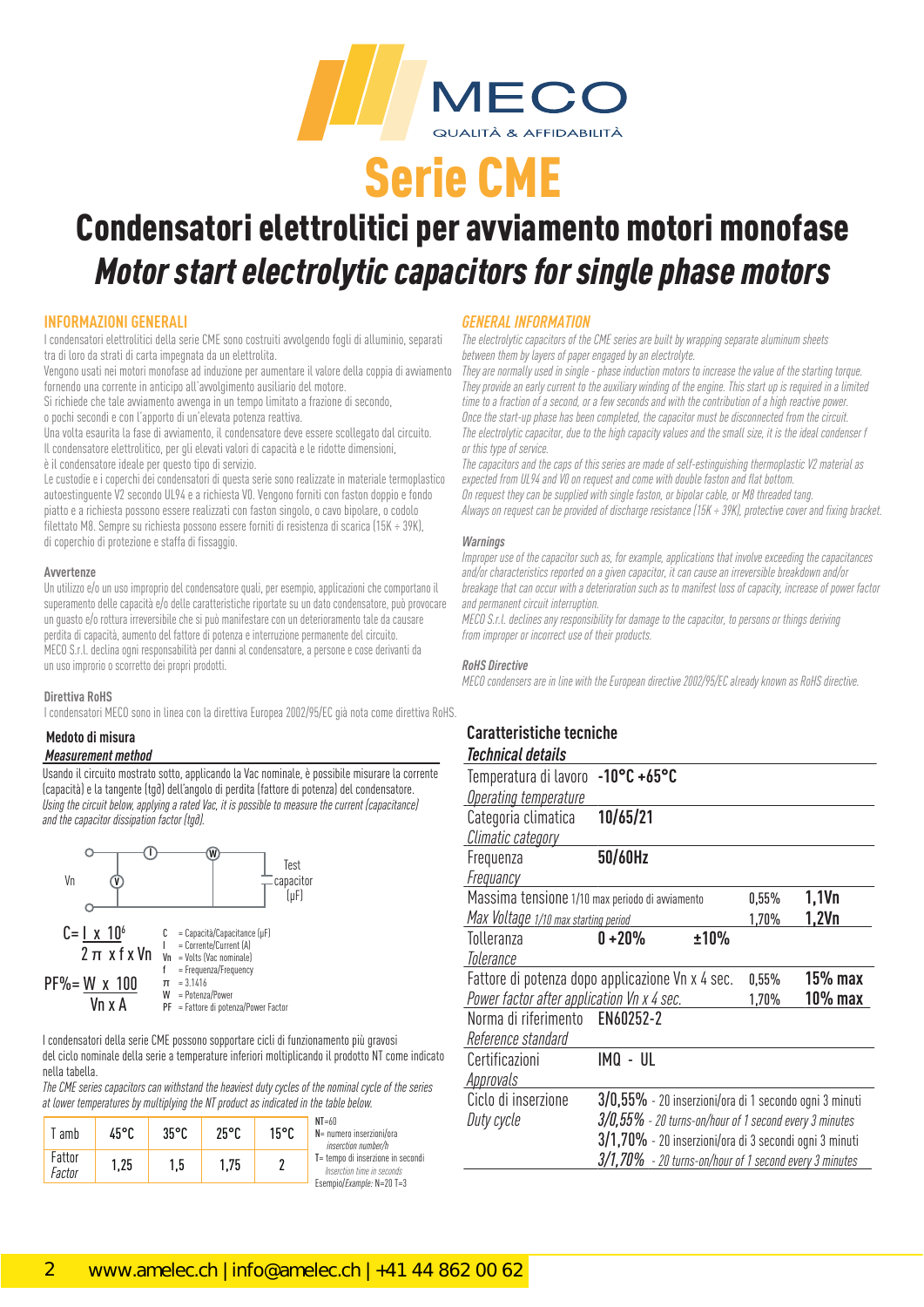

# Condensatori elettrolitici per avviamento motori monofase *Motor start electrolytic capacitors for single phase motors*

|                                |                     | CME Serie standard - Ciclo 0,55% per uso generico Standard CME serie - 0,55% Cycle for general application |                     |                           |                        |                     |
|--------------------------------|---------------------|------------------------------------------------------------------------------------------------------------|---------------------|---------------------------|------------------------|---------------------|
| CME1 120÷125Vac CME2 130Vac    |                     | <b>CME3 165Vac</b>                                                                                         | <b>CME4 220Vac</b>  | CME5 250Vac               | CME6 280Vac            | CME7 330Vac         |
| Dim.<br>$C$ [ $\mu$ F]         | Dim.<br>$C$ [µF]    | $C$ [ $\mu$ F]<br>Dim.                                                                                     | Dim.<br>$C$ [µF]    | <u>Dim.</u><br>$C[\mu F]$ | Dim.<br>$C$ [ $\mu$ F] | Dim.<br>$C$ [µF]    |
| $16 - 20$<br>A                 | $16 \div 20$<br>A   | $16 \div 20$<br>A                                                                                          | $16 \div 20$<br>A   | $16 \div 20$<br>A         | $16\div 20$<br>A       | $16 \div 20$<br>A   |
| $21 \div 25$<br>A              | $21 \div 25$<br>A   | $21 \div 25$<br>A                                                                                          | $21 \div 25$<br>A   | $21 \div 25$<br>A         | $21 \div 25$<br>A      | $21 \div 25$<br>A   |
| $25 - 30$<br>A                 | $25 \div 30$<br>A   | $25 - 30$<br>A                                                                                             | $25 \div 30$<br>A   | $25 - 30$<br>A            | $25 \div 30$ A         | $25 - 30$<br>A      |
| $30 \div 36$<br>A              | $30 \div 36$ A      | $30 - 36$<br>A                                                                                             | $30 \div 36$<br>A   | $30 - 36$<br>A            | $30 \div 36$ A         | $30 - 36$<br>A      |
| $36 \div 43$<br>A              | $36 \div 43$<br>A   | $36 \div 43$<br>A                                                                                          | $36 \div 43$ A      | $36 \div 43$<br>A         | $36 \div 43$ A         | $36 \div 43$<br>A   |
| $43 - 52$<br>A                 | $43 \div 52$<br>A   | $43 \div 52$<br>A                                                                                          | $43 \div 52$ A      | $43 - 52$<br>A            | $43 \div 52$ A         | $43 - 52$<br>A      |
| $47 - 56$<br>A                 | $47 \div 56$ A      | $47 - 56$<br>A                                                                                             | $47 \div 56$ A      | $47 \div 56$ A            | $47 \div 56$ A         | $47 \div 56$ A      |
| $53 \div 64$ A                 | $53 \div 64$ A      | $53 \div 64$ A                                                                                             | $53 \div 64$ A      | $53 \div 64$ A            | $53 \div 64$ A         | $53 \div 64$ A      |
| 64÷77<br>A                     | $64 \div 77$ A      | $64 - 77$<br>A                                                                                             | $64 \div 77$ A      | $64 - 77$<br>A            | $64 \div 77$ A         | $64 \div 77$<br>A   |
| $72 \div 86$ A                 | $72 \div 86$ A      | $72 \div 86$ A                                                                                             | $72 \div 86$ A      | $72 \div 86$ A            | $72 \div 86$ A         | $72 \div 86$ A      |
| 88÷106 A                       | 88÷106 A            | 88÷106 A                                                                                                   | 88÷106 A            | 88÷106 A                  | 88÷106 A               | $88 \div 106$ A     |
| $108 \div 130$ A               | $108 \div 130$ A    | $108 \div 130$ A                                                                                           | $108 \div 130$ A    | $108 \div 130$ A          | $108 \div 130$ A       | B<br>$108 \div 130$ |
| $130 \div 156$ A               | 130÷156 A           | 130÷156 A                                                                                                  | 130÷156 A           | $130 \div 156$ A          | B<br>$130 \div 156$    | B<br>$130 \div 156$ |
| 145÷174 A                      | 145÷174 A           | $145 \div 174$ A                                                                                           | B<br>$145 \div 174$ | C<br>$145 \div 174$       | $145 \div 174$         | C<br>$145 \div 174$ |
| $161 \div 193$ A               | $161 \div 193$ A    | $161 \div 193$ A                                                                                           | B<br>$161 \div 193$ | C<br>$161 \div 193$       | $161 \div 193$         | C<br>$161 \div 193$ |
| 188÷227 A                      | $188 \div 227$ A    | $188 \div 227$ A                                                                                           | B<br>$188 \div 227$ | С<br>$188 \div 227$       | $188 \div 227$         | C<br>$188 \div 227$ |
| $216 \div 260$ A               | $216 \div 260$ A    | $216 \div 260$<br>B                                                                                        | $216 - 260$         | C<br>$216 \div 260$       | $216 \div 260$         | D<br>$216 - 260$    |
| $243 \div 292$ A               | B<br>$243 \div 292$ | B<br>$243 \div 292$                                                                                        | $243 \div 292$      | С<br>$243 \div 292$       | $243 \div 292$         | $243 \div 292$      |
| $270 \div 324$<br>B            | $270 \div 324$      | $270 \div 324$<br>C                                                                                        | $270 - 324$         | C<br>$270 - 324$          | $270 \div 324$<br>D    | D<br>$270 - 324$    |
| $324 \div 389$<br>B            | $324 \div 389$      | C<br>$324 \div 389$                                                                                        | $324 \div 389$      | С<br>$324 \div 389$       | D<br>$324 \div 389$    | E<br>$324 \div 389$ |
| $378 \div 454$                 | $378 \div 454$      | $378 \div 454$                                                                                             | $378 \div 454$      | D<br>$378 \div 454$       | $378 \div 454$         |                     |
| $400 \div 480$                 | $400 \div 480$      | $400 \div 480$                                                                                             | $400 \div 480$      | D<br>$400 \div 480$       | E<br>$400 \div 480$    |                     |
| C<br>$460 - 552$               | $460 \div 552$      | C<br>$460 \div 552$                                                                                        | $460 - 552$         | $460 \div 552$            |                        |                     |
| $\mathbb{D}$<br>$540 \div 648$ | D<br>$540 \div 648$ | D<br>$540 \div 648$                                                                                        | E<br>$540 \div 648$ | E<br>$540 \div 648$       |                        |                     |

Certificazioni: a richiesta UL su tutta la Serie CME. *Certifications: UL for the whole CME series on request.*



Tutti i condensatori della serie CME sono disponibili con fondo piatto *All the CME series are available with flat case*



Codolo filettato M8 disponibile a richiesta nelle misure 38x85 e 46x85 *M8 stud available on request for 38x85 And 46x85 capacitors*



Staffa disponibile a richiesta per condensatori di altezza 85 e 111 mm *Bracket available on request for 85 and 111 mm capacitors height*

## Dimensioni

| <b>Dimensions</b> |    |          |  |  |
|-------------------|----|----------|--|--|
|                   | D  | $H$ [mm] |  |  |
| A                 | 38 | 70       |  |  |
| <u>B</u>          | 38 | 85       |  |  |
| C                 | 46 | 85       |  |  |
| D                 | 46 | 111      |  |  |
| E                 | 52 |          |  |  |